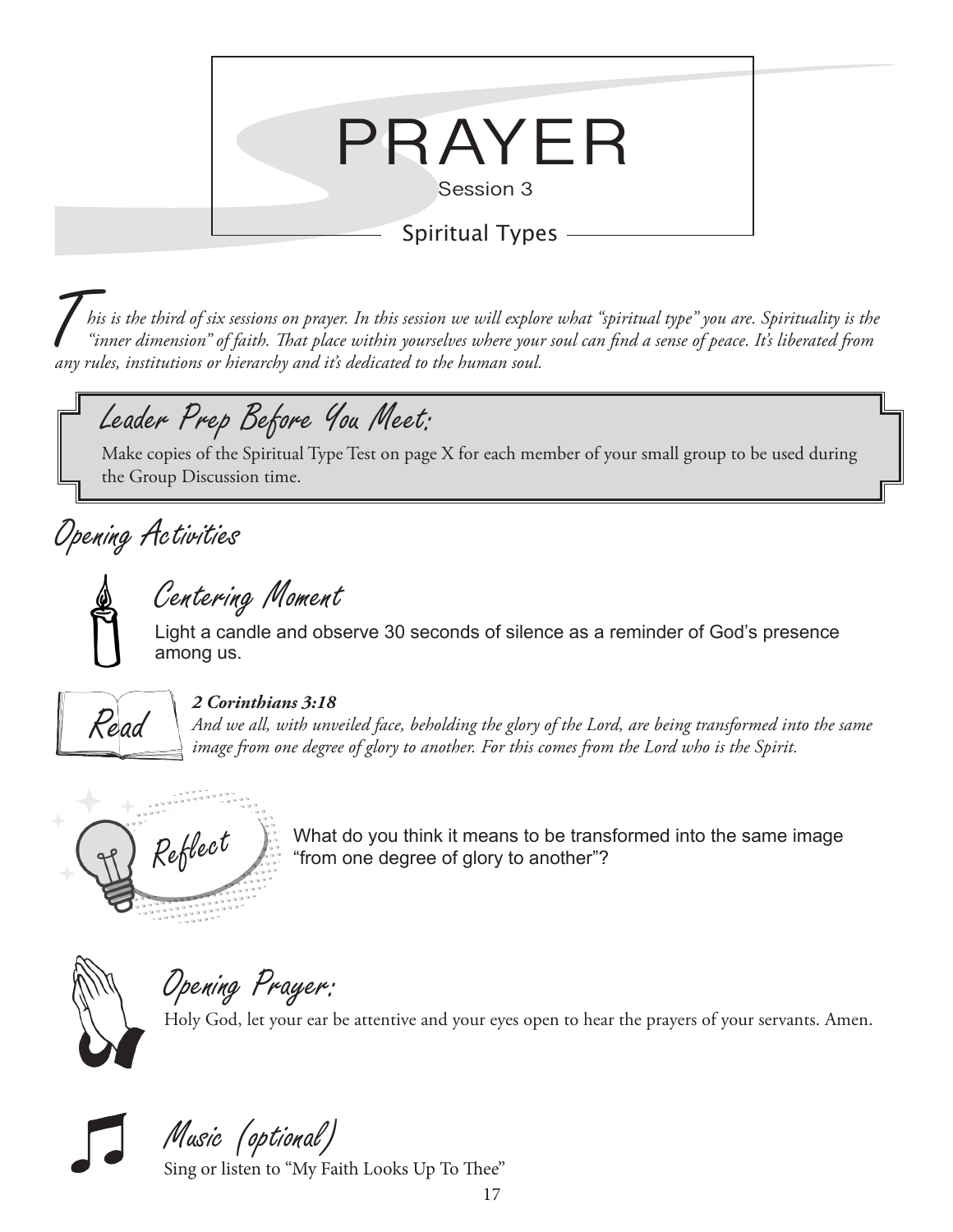

Share

Share with one another any thoughts from last weeks' exercises or session.



Watch: Spiritual Types



Discuss

Which Spirituality type do you think you might be?

# $T^{12,00}$  Group Exercise - Spirituality Test

#### **Take the Spirituality Test (by Corinne Ware) on the next page**

- What did you discover about yourself? What strengths do you have and does the group agree? What's your area for growth/improvement?
- In what ways are you a good fit for the congregation? In what ways is the congregation different? What are the strengths of this congregation? Is your spiritual type accepted and used by the congregation? What are ways you might use them if they are not currently a congregational strength?
- Make a copy of your test and turn it into your group or session leader. They will turn these into your pastors to evaluate. You do not need to put your name anywhere on the test as this is just an anonymous collection of information for them to see where the congregation perceives itself and where each individual sees themselves within the congregation. At the end of these sessions your pastor(s) will meet with your group and discuss your individual results with you.



### Closing Prayer

Gracious Lord, you bring together many unique and different types of people to be part of your body. Help us to celebrate and lift up those who are different than ourselves. Amen.

Exercises To Do At Home

**1. Read John 3:16:** Read the text once a week, using one the four different spiritual types each week. **Head:** Paraphrase the verse in a sentence that captures its essence.

**Heart:** List several people you love and those you have difficulty loving. Read the verse slowly for each person on your list by personalizing it: "For God so loved \_\_\_\_\_\_\_" Include yourself. Pause and add a prayer of your own for what you need in order to love that person. Notice any changes in you as you affirm God's love for that person and decide how you are going to express God's love and your love to the people on your list. Write your experience down in your journal.

**Mystic:** Repeat the verse prayerfully as a way of focusing on God. Carry some part of John 3:16 with you in your daily activities.

**Activist**: Be a living prayer today, an expression of God's sacrificial love rather than trying to understand the verse. Bless everyone and everything you see with the words "For God so loved the world…" Where do you see a need for God's love?

**2. Practice your breath prayer daily.**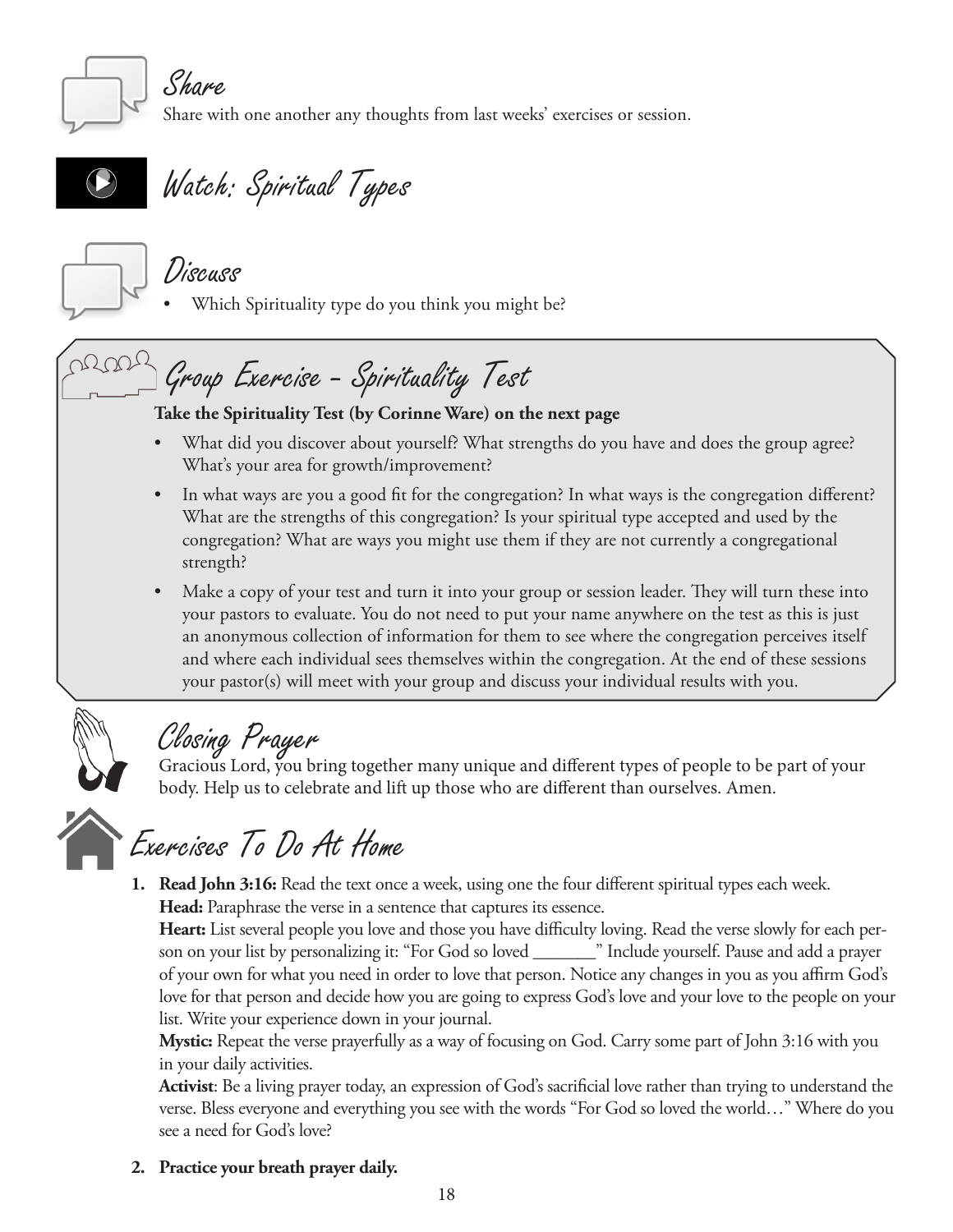# SPIRITUAL TYPE TEST

*This spirituality type indicator is similar to personality tests such as Myers-Briggs. It works with two continuums (Head & Heart and Knowledge & Mystery) to give you a general idea of how you experience God. It is drawn from "Discover your Spiritual Type" by Corrine Ware. You will take the test twice - once for the congregation type, once for your own personal type.*

#### **Congregational Style**

Read through the first set of statements and select the one(s) that describe what you do in your worshipping group. You may select none or more than one if you wish. Notice the number that goes with your chosen statement.

On the top wheel on the last page of the test, find the numbered quadrant that matches the number of your chosen statement. In that quadrant draw a line (a spoke going from the center to the outside edge of the circle). If you've chosen two statements, draw two spokes, each in a different quadrant. Before you go on to the next set of statements, fill in the "personal style" wheel for the first set.

#### **Personal Style**

Read through the first set of statements a second time. Now choose the statement or statements that describe what you personally prefer as part of your spiritual experience. You may select one statement or more than one. Match the chosen statement number with the quadrant number in the lower circle. In that quadrant draw a spoke-line. If you've chosen two statements, draw two spokes, each in a different quadrant. The result is a portrait of your personal style, which you can compare with the experience you have in your worship group.

#### **THE ORDER OF WORSHIP**

- 1. A carefully planned and orderly worship program is a glory to God.
- 2. A deeply moving and spontaneous meeting is a glory to God.
- 3. Simplicity and some silence are important elements needed for worship.
- 4. It is not a service, but ordering ourselves to God's service that is important.

#### **TIME**

- 1. Stick to announced beginning and ending times of worship services.
- 2. It is important to extend the meeting time if one feels led to do so.
- 3. All time is God's time. A sense of timelessness is important.
- 4. Gather whenever and as long as you need to in order to accomplish the task.

#### **PRAYER**

- 1. Words express poetic praise; we ask for knowledge and guidance.
- 2. Let words and feelings evoke God's presence in this moment.
- 3. Empty the mind of distractions and simply BE in the presence of the Holy.
- 4. My life and my work are my prayer.

#### **MUSIC**

- 1. Music and lyrics express praise to God and belief about God.
- 2. Singing warms and unites us and expresses the soul's deepest heart.
- 3. Chant and tone bring the soul to quietness and union with God.
- 4. Songs can mobilize and inspire to greater effort and dedication.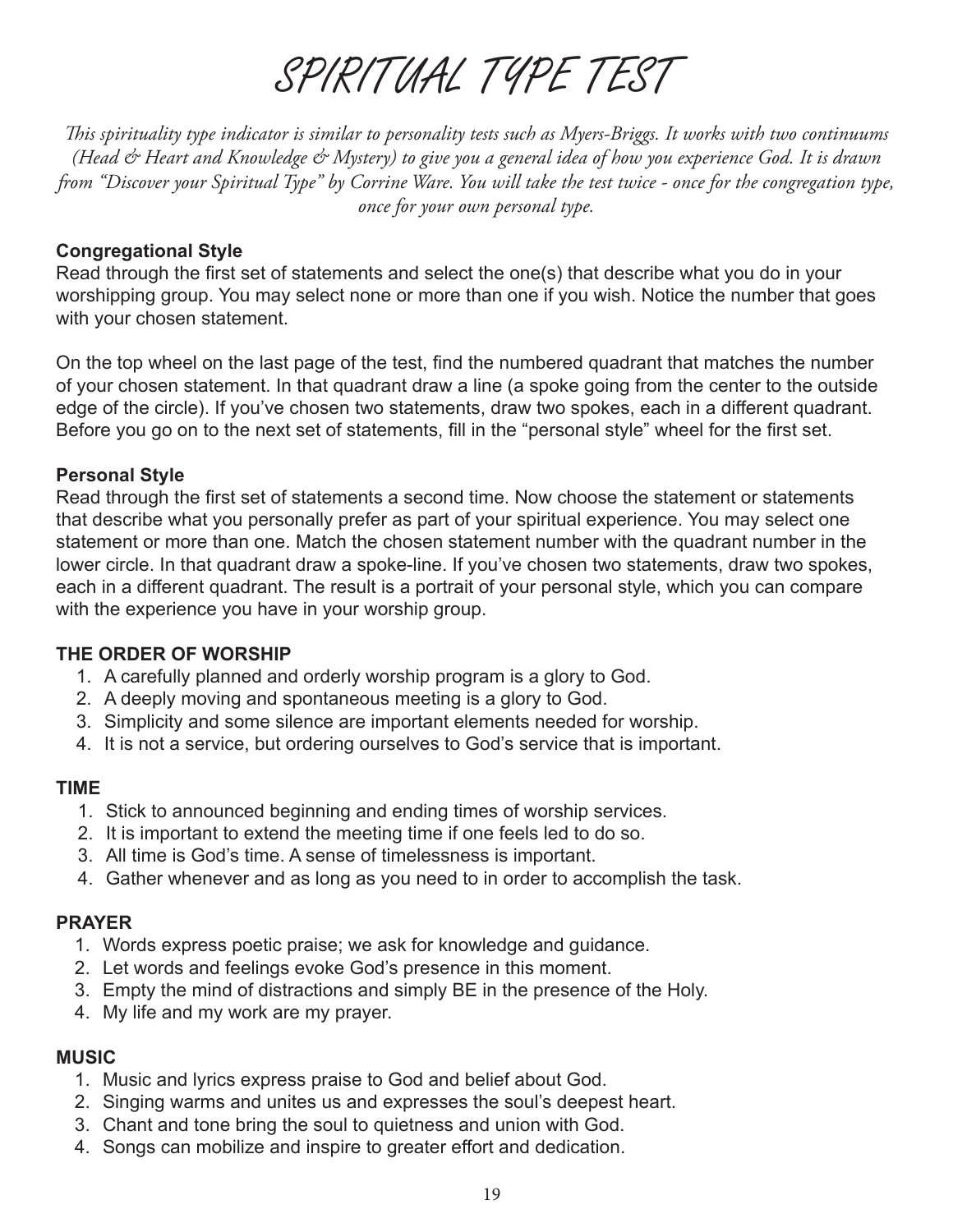#### **PREACHING**

- 1. The Word of God, rightly proclaimed, is the centerpiece of worship.
- 2. The gospel movingly preached is the power of God to change lives.
- 3. Proclamation is heard when the Spirit of God speaks to the inward heart.
- 4. What we do is our "preaching" and speaks louder than anything we say.

#### **EMPHASIS**

- 1. A central purpose is that we fulfill our vocation (calling) in the world.
- 2. A central purpose is that we learn to walk in holiness with the Lord.
- 3. A central purpose is that we be one with the Creator.
- 4. A central purpose is that we obey God's will completely.

#### **SUPPORT OF CAUSES** *(If necessary, circle the words that apply and select categories with the most circles.)*

- 1. Support seminaries, publishing houses, scholarship, preaching to others.
- 2. Support evangelism, missions, spreading the word on television and radio.
- 3. Support places of retreat, spiritual direction, liturgical reform.
- 4. Support political action to establish justice in society and its institutions.

#### **CRITICISM**

- 1. Sometimes we (I) are said to be too intellectual, dogmatic, and "dry."
- 2. Sometimes we (I) are said to be too emotional, dogmatic, anti-intellectual.
- 3. Sometimes we (I) are said to be escaping from the world and are not realistic.
- 4. Sometimes we (I) are said to have tunnel vision and are too moralistic.

#### **DOMINATING THEMES** *(If necessary, circle the words that apply and select categories with the most circles.)*

- 1. Discernment, discipline, knowledge, order, grace, justification.
- 2. Love, conversion, witness, spontaneity, sanctification.
- 3. Poverty, humility, wisdom, letting go, transcendence.
- 4. Simplicity, purity of heart, action, temperance, obedience, martyrdom.

#### **MEMBERSHIP CRITERIA** *(What the congregation believes is necessary; what you believe is necessary.)*

- 1. Assent to doctrine, baptism, endorsement by group.
- 2. A personal inward experience of God, baptism, public declaration.
- 3. All who face Godward are incorporated in the Holy.
- 4. Solidarity with humankind is membership in God's kingdom.

#### **RITUAL AND LITURGY**

- 1. Ritual and liturgy evoke memory and presence, teaching traditional truths.
- 2. Liturgy and ritual ceremonies are not of great importance.
- 3. Ritual and liturgy are ways in which God becomes present to us.
- 4. Ritual and liturgy are one way we make statements about inner conviction.

#### **CONCEPT OF GOD**

- 1. God is revealed in scripture, sacrament, and in Jesus Christ and his cross.
- 2. I can feel that God is real and that Christ lives in my heart.
- 3. God is mystery and can be grasped for but not completely known.
- 4. We participate in the mystery of God when we become co-creators with God in the world.